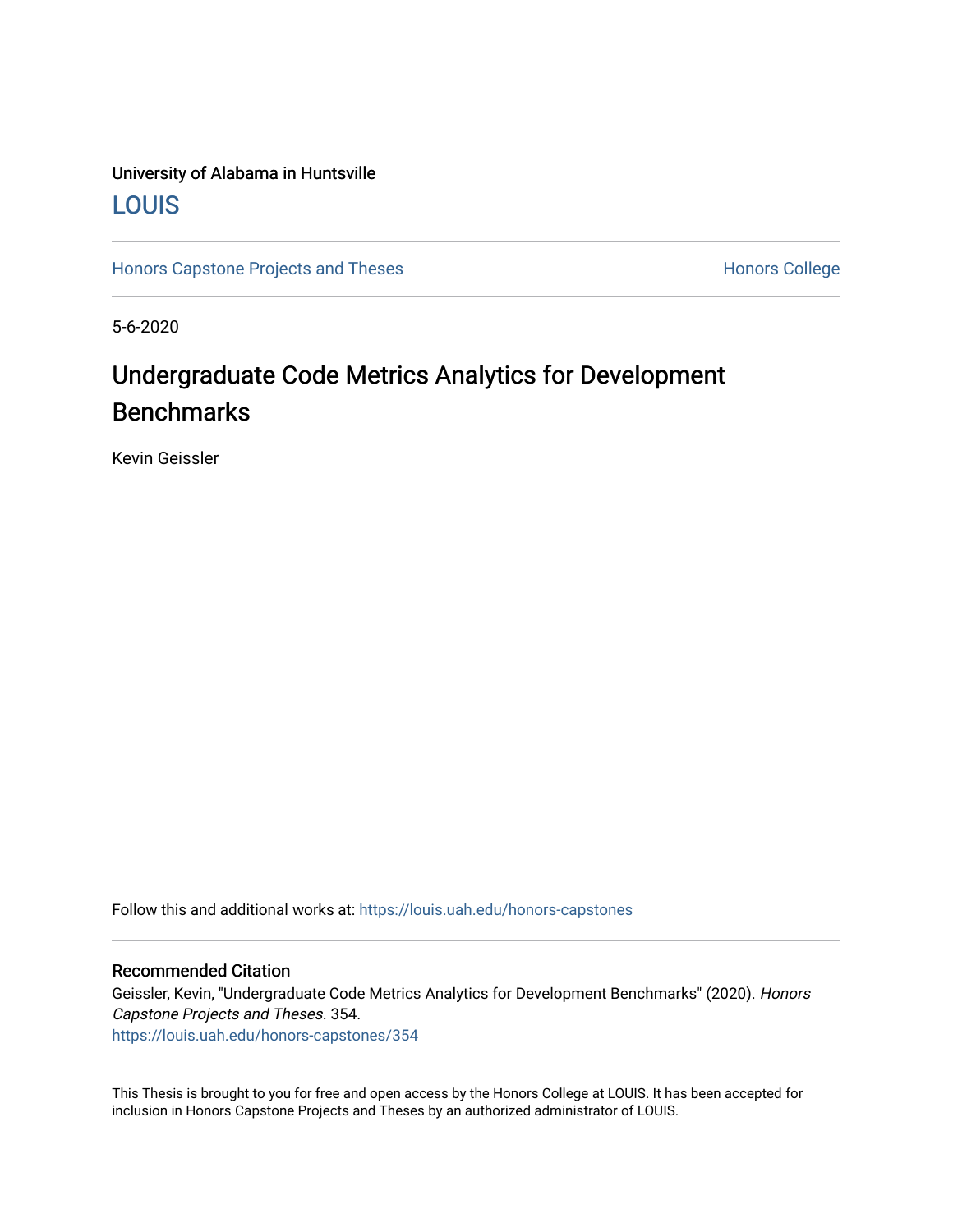# **Undergraduate Code Metrics Analytics for Development Benchmarks**

**By**

# **Kevin Geissler**

## **An Honors Capstone**

### **submitted in partial fulfillment of the requirements**

**for the Honors Diploma**

**to**

**The Honors College**

**of**

**The University of Alabama in Huntsville**

**May 6, 2020**

**Honors Capstone Director: R. Kevin Preston**

**Computer Science Lecturer**

| Keun Geisslen       | 5/6/2020 |  |
|---------------------|----------|--|
| Student             | Date     |  |
| Director            | Date     |  |
| Department Chair    | Date     |  |
| Honors College Dean | Date     |  |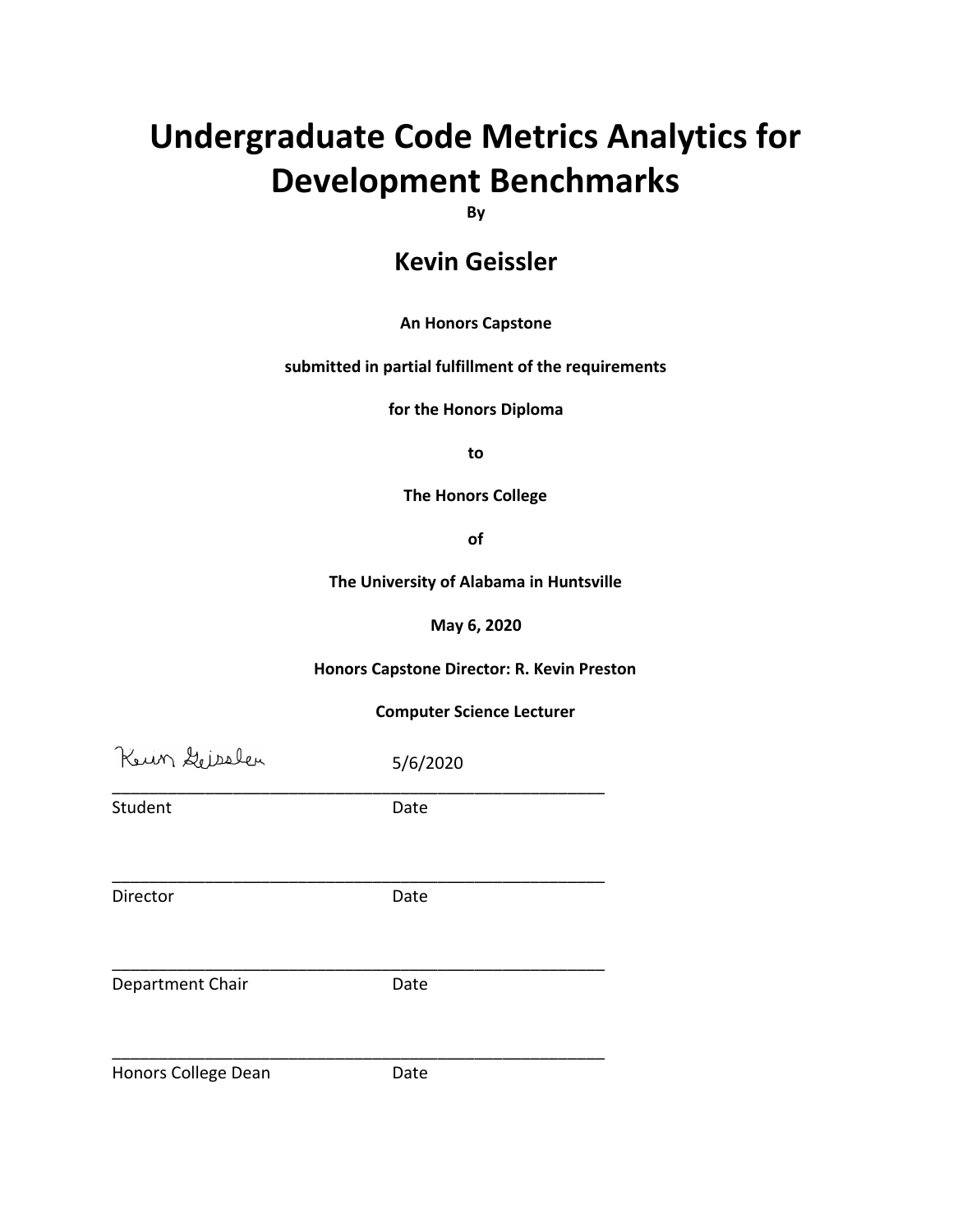

Honors College Frank Franz Hall +1 (256) 824-6450 (voice) +1 (256) 824-7339 (fax) honors@uah.edu

### **Honors Thesis Copyright Permission**

### **This form must be signed by the student and submitted as a bound part of the thesis.**

In presenting this thesis in partial fulfillment of the requirements for Honors Diploma or Certificate from The University of Alabama in Huntsville, I agree that the Library of this University shall make it freely available for inspection. I further agree that permission for extensive copying for scholarly purposes may be granted by my advisor or, in his/her absence, by the Chair of the Department, Director of the Program, or the Dean of the Honors College. It is also understood that due recognition shall be given to me and to The University of Alabama in Huntsville in any scholarly use which may be made of any material in this thesis.

Kevin Geissler

\_\_\_\_\_\_\_\_\_\_\_\_\_\_\_\_\_\_\_\_\_\_\_\_\_\_\_ Student Name (printed)

\_\_\_\_\_\_\_\_\_\_\_\_\_\_\_\_\_\_\_\_\_\_\_\_\_\_\_

Keun Geisslen

Student Signature

5/6/2020

\_\_\_\_\_\_\_\_\_\_\_

Date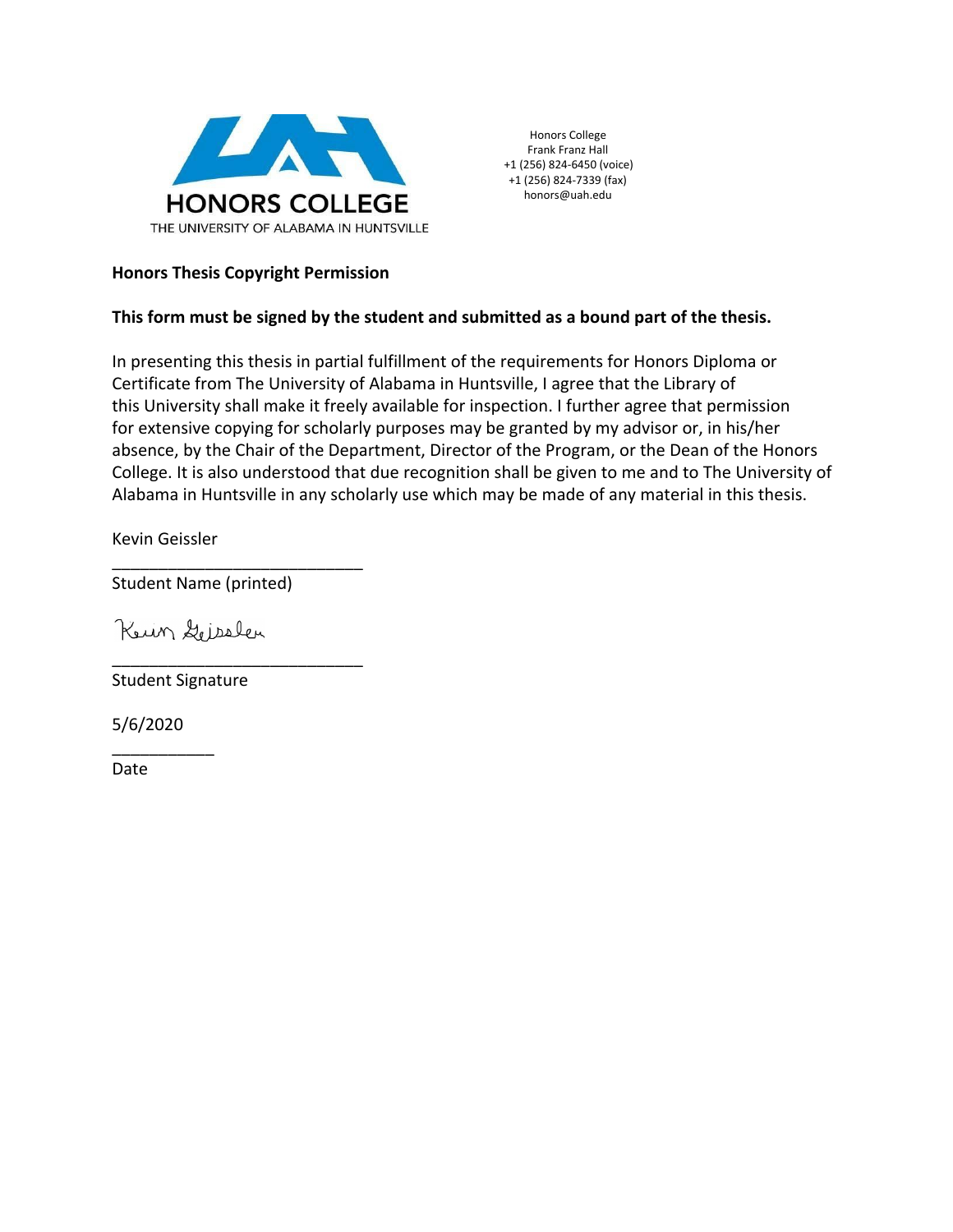Geissler 1

#### Abstract

The C/C++ Code Analysis tool in Visual Studio compares C or C++ source code to predefined rules in a ruleset and can show warning or error messages when rules are violated. This can be useful for catching mistakes that do not stop the program from compiling or warning the user about code that violates guidelines. For this project I created a C++ program in Visual Studio 2019 for use on a Windows operating system that iterates through all the files in a directory, uses command prompt to run analysis on each file, and converts the output listed in the XML log file into a list of defect codes. By running this program on student code provided by a professor, I was able to do basic analytics on the output. The project could detect duplicate code or identify poor programming practices that need to be addressed in the course lectures. The project did not find useful distinctions between the student code for varied assignments.

## Development Process

The process of writing code for this project began with researching the analysis tool. Analysis provided by the analytics tool is summarized in Table 1. After learning to use the analysis tool in Visual Studio, the next step was learning the commands to use the analysis tool in the developer command prompt, and then the default command prompt. These commands could be used to make a C++ program analyze other programs with the system() function. I set up a while loop to analyze every file in a folder. The commands would save log files for every analysis. Then additional functions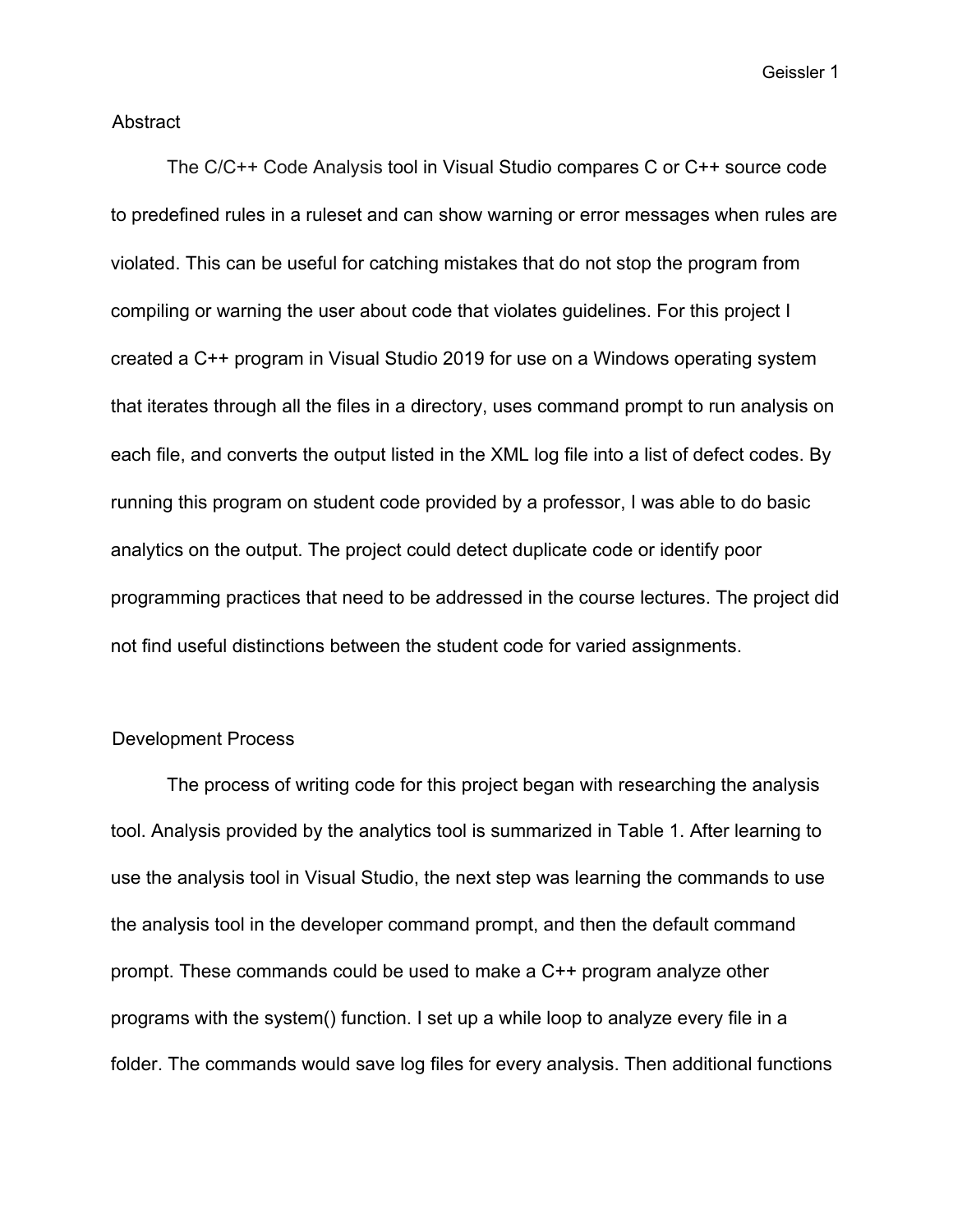were used to extract from each of these logs a list of every defect code that the analysis produced. The program also counts these codes to calculate the average number of warnings produced by files in the given folder. The program was finished with the addition of an option to check for duplicate lists among the lists of defect codes. An effort was made to get the program to function with the files in their original forms, but this goal was abandoned due to time constraints and continuing errors caused by inconsistent precompiled headers. These issues were resolved by manually removing #include statements for precompiled headers from each of the files. Files with .txt extensions were renamed with .cpp extensions and spaces in file names were removed. The program went through several revisions. With the default ruleset many of the code samples did not produce any errors, so the C++ Core Guidelines were added to the rules being checked. This caused every program to produce warnings and is the setting that was used for the metrics in this report.

|             | <b>Description</b>                                                                | Example                                                                               |
|-------------|-----------------------------------------------------------------------------------|---------------------------------------------------------------------------------------|
| Filepath    | The location of the file with the defect.                                         | C:\Users\kevin\Desktop\Studen<br>tCode\CS1212Fall2018Program2\                        |
| Filename    | The name of the file with the defect.                                             | 1018220410-Program_2.cpp                                                              |
| Line        | The location of the defect in the file.                                           | 18                                                                                    |
| Colum       | The location of the defect on the line.                                           | 8                                                                                     |
| Defectcode  | A number that identifies the rule that<br>was violated to cause the defect.       | 26494                                                                                 |
| Description | Text provided to summarize why a<br>defect was detected in the analyzed<br>colde, | Variable 'weight' is<br>uninitialized. Always<br>initialize an object<br>$(type.5)$ . |

**Table 1**: Summary of Analysis Tool Output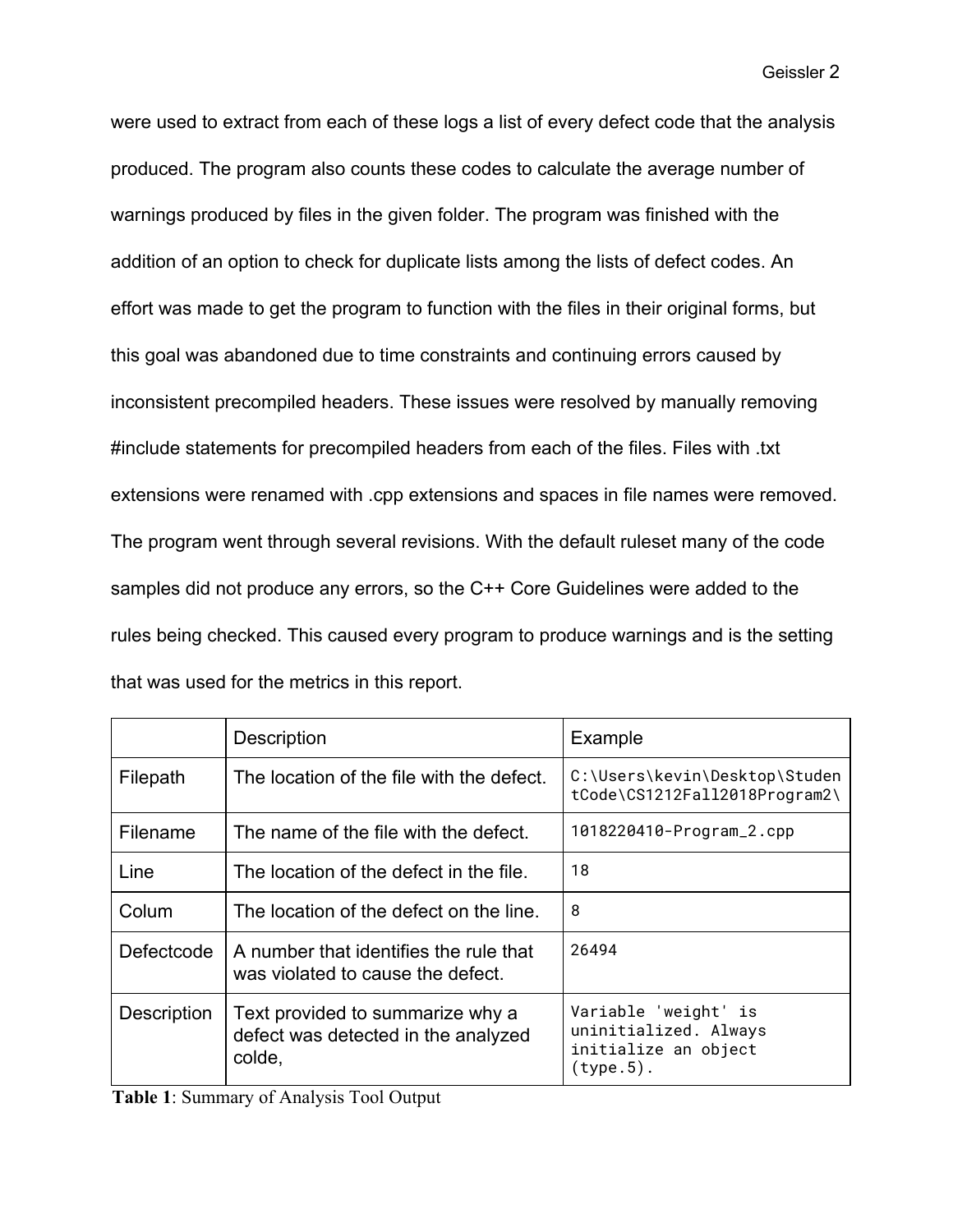Geissler 3

# Comparison of Code for CS 121 Projects

The student assignments that were analyzed included four different programming assignments of increasing difficulty and represented a total of 158 different submissions. This project's use of the C/C++ Code Analysis tool was ineffective at identifying different complexity between programming assignments. The additional warnings caused by the increased length of code for more complicated projects may have been offset by the reduced warnings caused by better coding practices of more experienced students. When the default ruleset was used, programs produced few or zero warnings with no clear trend. Figure 1 shows the warnings produced when the C++ Core Guidelines were included with the ruleset. Many of the warnings were caused by included files rather than the student's code.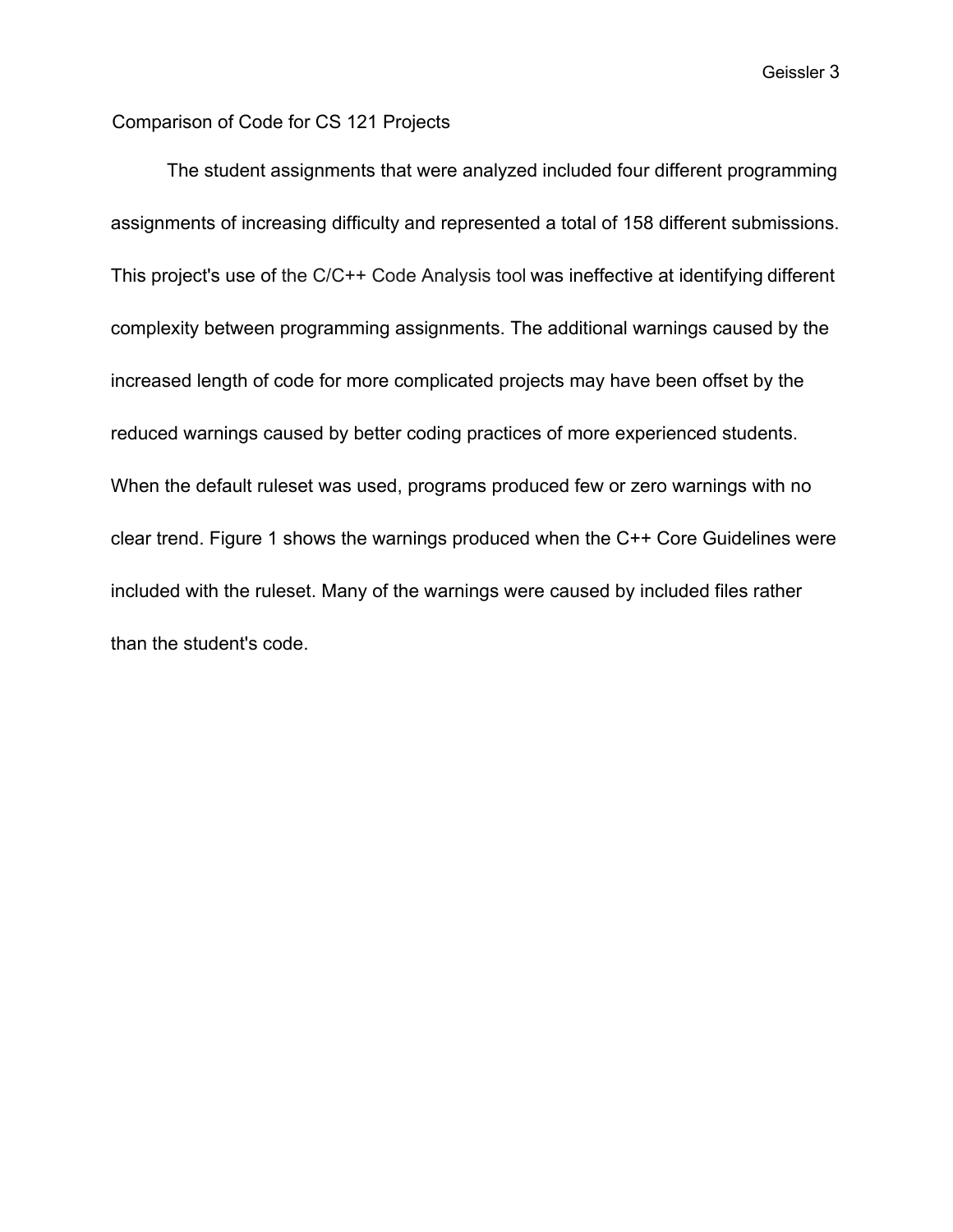

# Analysis on CS 121 Projects

**Figure 1**: Graph of Results of Analysis

## Detection of Duplicate Code

This program can be used to detect duplicate code. Identical files will produce identical sets of defect codes. An option is available to compare the defect codes of generated files and report any files that have identical sequences of defect codes. The function did not produce any false positive results. This method of comparison has advantages over simply comparing all of the characters in each file because it can detect duplicates even when additional blank space or comments are added. While the program was able to successfully identify complete copying, further research into the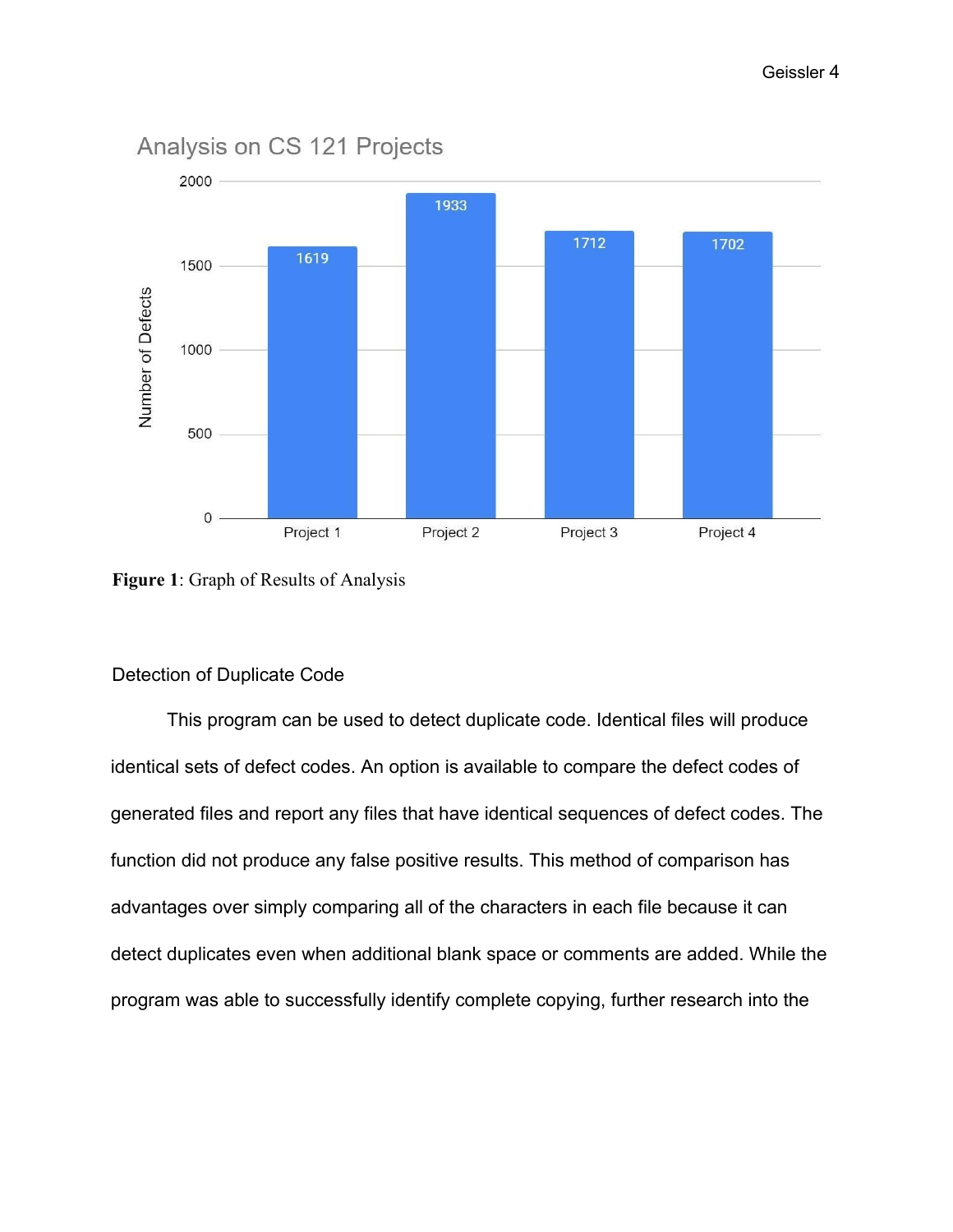efficacy of comparing partial matches of defect codes may be warranted if a professor wants to use the C/C++ Code Analysis tool to detect plagiarism.

### **Conclusion**

This project was able to analyze an arbitrary number of files and use the analysis to detect code duplication. It did not find any meaningful relationships between the warnings produced by code analysis and the difficulty of the projects the code was written for. While It is powerful, the C/C++ Code Analysis tool is meant for detecting defects in code. Attempting to use it for other purposes, as I have done, may not be ideal. I recommend that future research into producing Code Metrics should begin with a broad search for a better way to produce comparable metrics.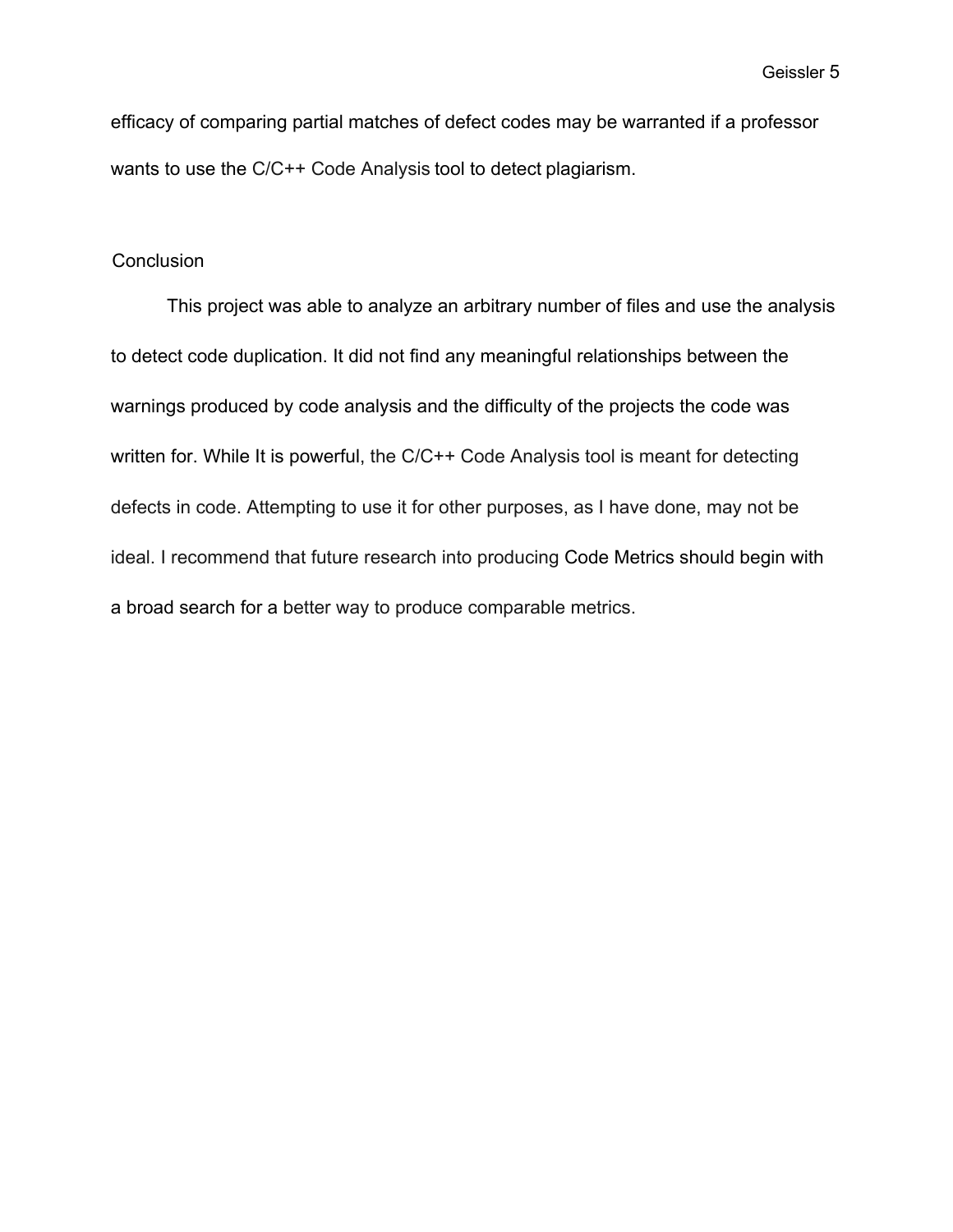```
Appendix A: Project Code
```

```
#include <iostream>
     #include <fstream>
     #include <string>
     #include <vector>
     using namespace std;
     int main()
     {
       if (false) //true will check for duplication, false will
analyze files
       {
        vector<string> Codes;
        vector<string> Names;
        //this is the location of the defect codes used to check
for duplication
        string temp = "cd
C:/Users/kevin/Desktop/StudentCode/Output3/ && dir /b>
file_names.list";
        char tab[1024];
        strcpy_s(tab, temp.c_str());
        system(tab);
        string fileName;
        ifstream
MyReadFile("C:/Users/kevin/Desktop/StudentCode/Output3/file_names
.list");
        while (getline(MyReadFile, fileName)) {
         string code = "";
         ifstream
MyReadFile2("C:/Users/kevin/Desktop/StudentCode/Output3/" +
fileName);
         string lineText;
          while (getline(MyReadFile2, lineText)) {
           code = code + lineText;
          }
        Codes.push_back(code);
        Names.push_back(fileName);
        MyReadFile2.close();
        }
        MyReadFile.close();
       for (int i = 0; i < Codes.size(); i++)
        {
        for (int j = 0; j < Codes.size(); j++) {
```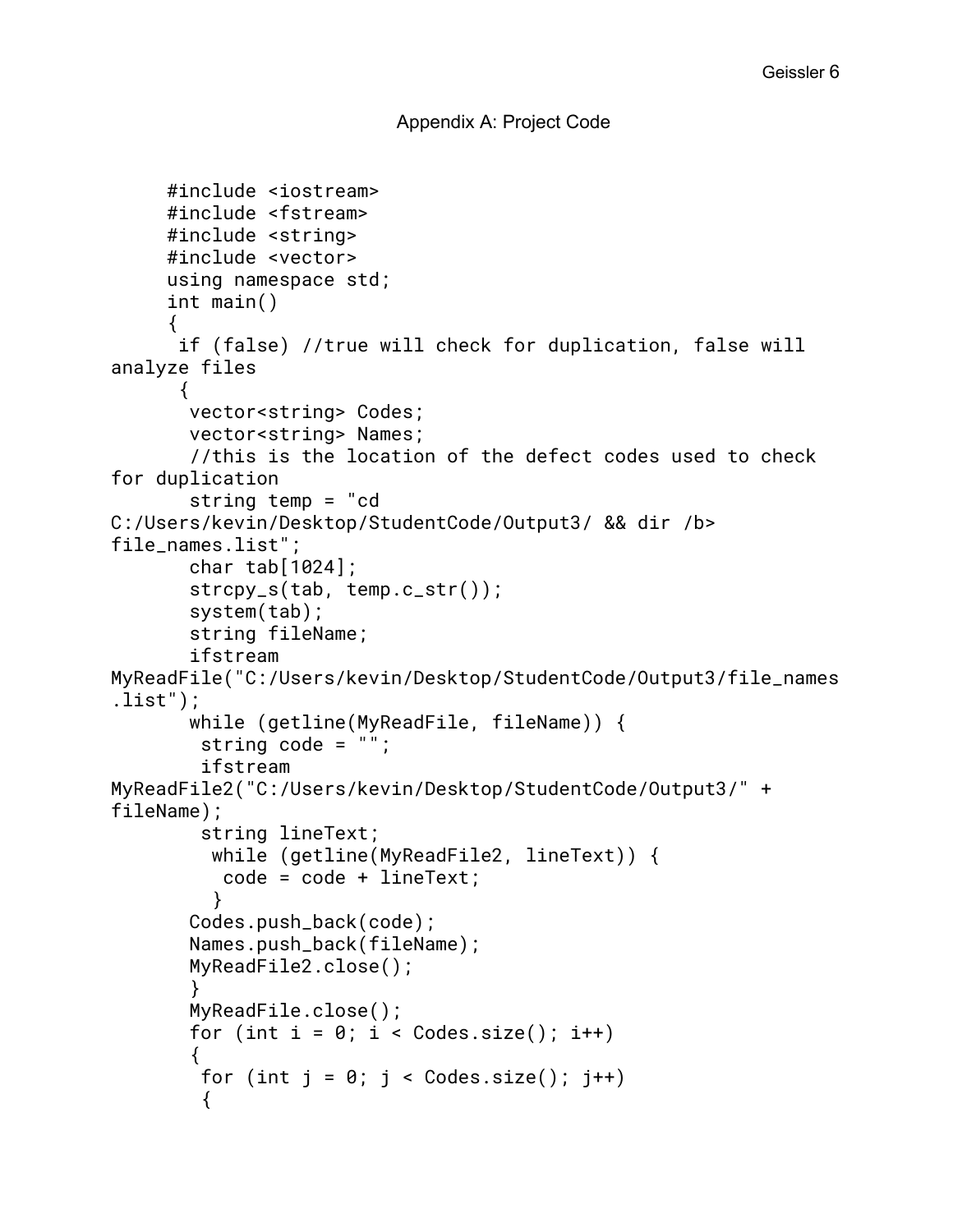```
Geissler 7
```

```
if (i \neq j \& Codes.at(i) == Codes.at(j)) {
          cout << Names.at(i) << " and " << Names.at(j) << " are
the same\n";
          }
         }
        }
       }
       else
      {
       int totalErrors = 0;
      int totalFiles = 0;
      int totalFails = 0:
       //floderName is the folder that contains the .cpp file that
will be analyzed
       // string floderName =
"C:/Users/kevin/Desktop/StudentCode/CS1212Fall2018Program1";
        //string floderName =
"C:/Users/kevin/Desktop/StudentCode/CS1212Fall2018Program2";
       string floderName =
"C:/Users/kevin/Desktop/StudentCode/CS1212Fall2018Program3";
       //string floderName =
"C:/Users/kevin/Desktop/StudentCode/CS1212Fall2018Program4";
      string temp = "cd " + floderName + " && dir /b>
file_names.list";
       char tab[1024];
       strcpy_s(tab, temp.c_str());
       system(tab);
       // Create a text string, which is used to output the text
file
       string fileName;
       // Read from the text file
       ifstream MyReadFile(floderName + "/" + "file_names.list");
       // Use a while loop together with the getline() function to
read the file line by line
       while (getline(MyReadFile, fileName)) {
       if (fileName.substr(fileName.length() - 4) == ".cpp") {
         string temp = "cd /Program Files (x86)/Microsoft Visual
Studio/2019/Community/VC/Auxiliary/Build && vcvarsall x86 && cl
/EHsc /Zs /analyze:logC:/Users/kevin/Desktop/StudentCode/Rules/"
+ fileName + " /analyze:plugin EspXEngine.dll /analyze:quiet
/analyze:WX- /analyze:only
/analyze:rulesetC:/Users/kevin/Desktop/StudentCode/Rules/RuleSet1
.ruleset " + floderName + "/" + fileName;
```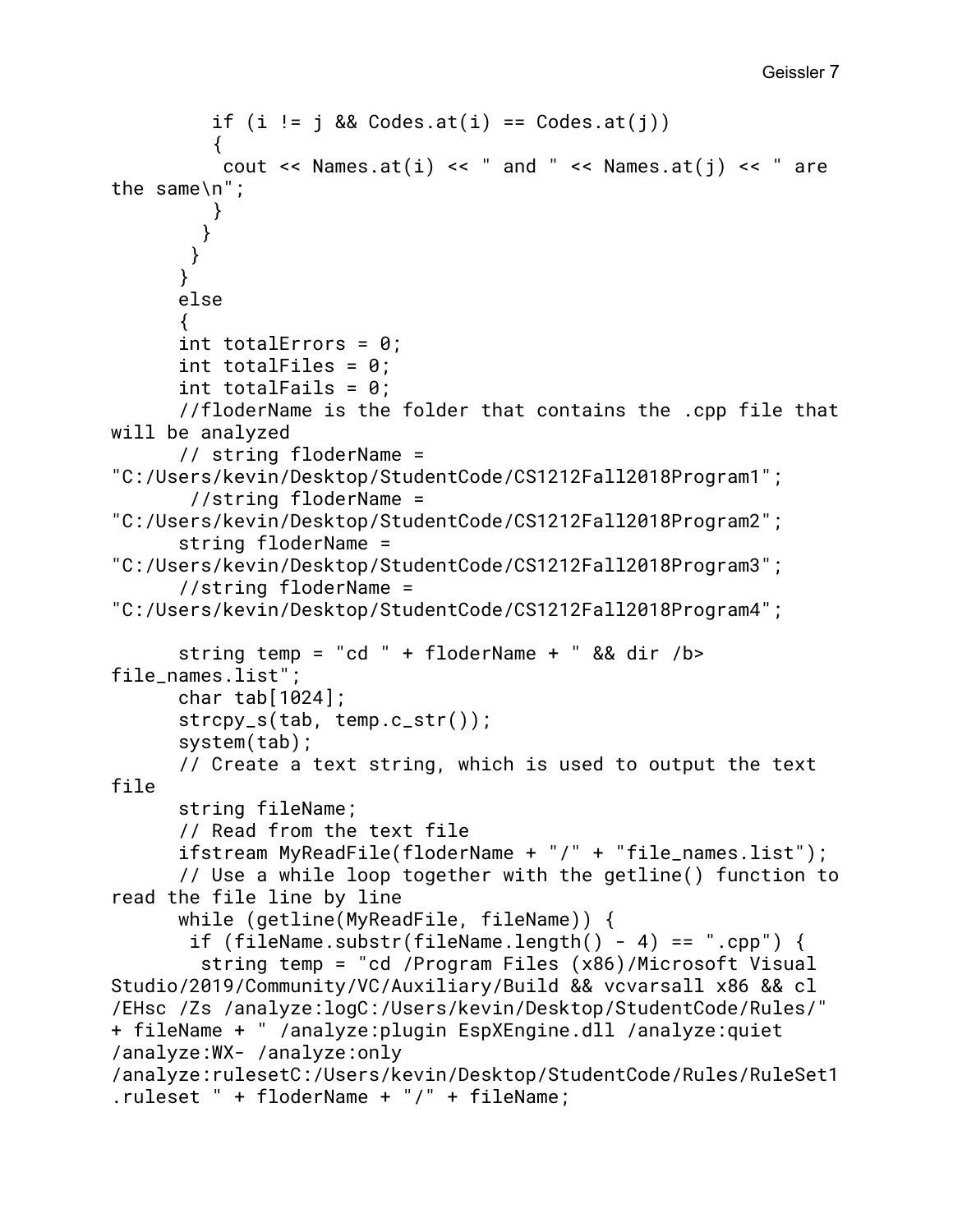```
 char tab[1024];
         strcpy_s(tab, temp.c_str());
         system(tab);
         // Create a text string, which is used to output the text
file
         string fileName2;
         // Read from the text file
         ifstream
MyReadFile2("C:/Users/kevin/Desktop/StudentCode/Rules/" +
fileName);
        if (MyReadFile2,peek() ==std::ifstream::traits_type::eof()) {
          totalFails++;
         }
         else
         {
          totalFiles++;
          string lineText;
          //This is the forder where the defect codes are stored
          ofstream
errorList("C:/Users/kevin/Desktop/StudentCode/Output3/" +
fileName);
          while (getline(MyReadFile2, lineText)) {
           int start = lineText.find("<DEFECTCODE>") + 12;
          if (start != string::npos) {
            int stop = lineText.find("</DEFECTCODE>", start);
           if (stop != string::npos) {
             string code = lineText.substr(start, stop - start);
            errorList << code << "\n";
             totalErrors++;
            }
           }
          }
          errorList.close();
          MyReadFile2.close();
         }
       }
      }
       MyReadFile.close();
       cout << "\n\nAverage Errors\n" << totalErrors / totalFiles
<< "\n\nFailed Files\n" << totalFails << "\n\n\n\n";
     }
       return 0;
     }
```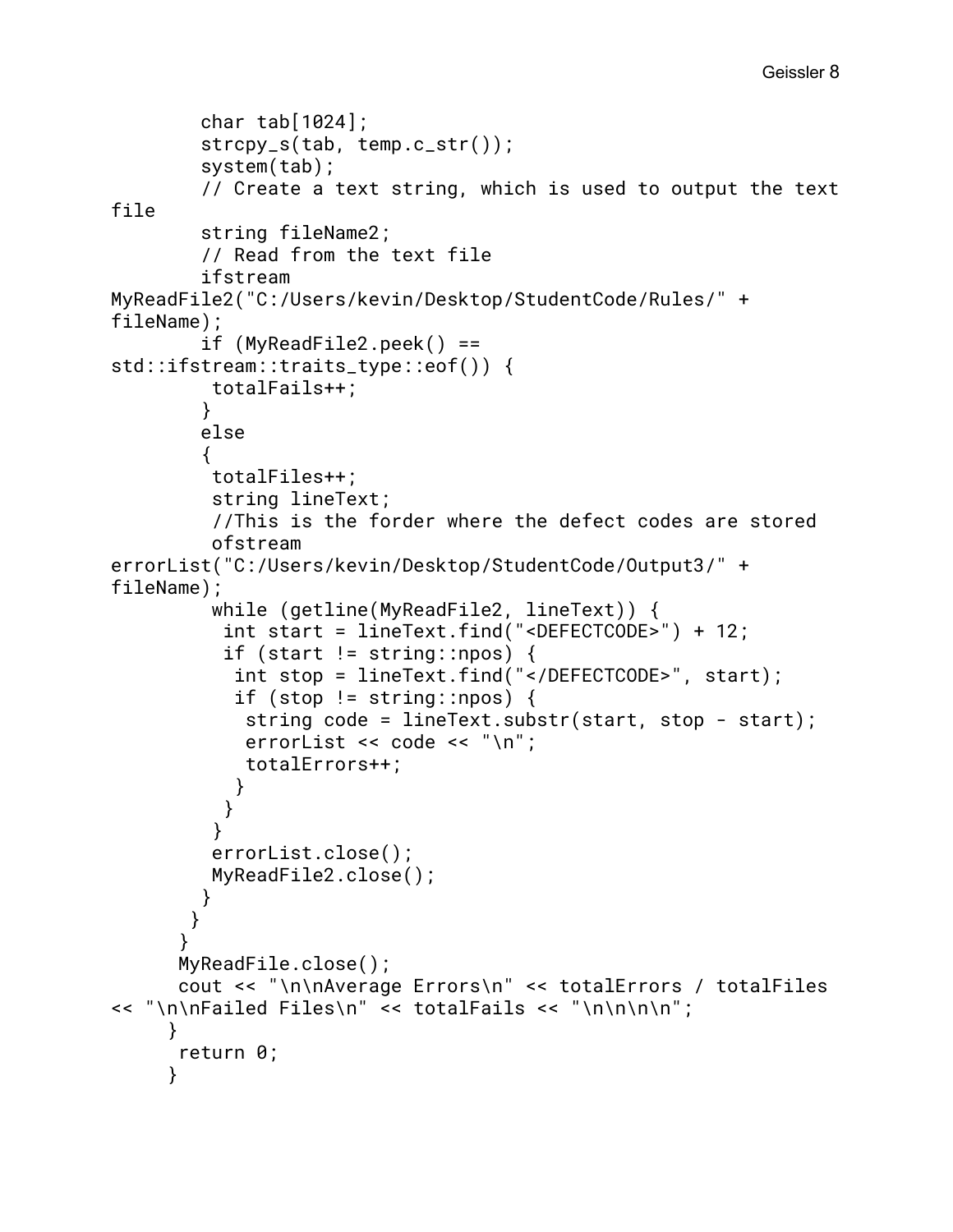# Appendix B: Slide Show



#### How to use Code Analysis

Select "Analyze", then "Run Code Analysis", and then the choose to analyze the project, solution, or file.

| Project   | Debug<br>Build<br>Test<br>Analyze | Search (Ctrl+Q)<br>Help<br>Extensions<br>Window<br>Tools |
|-----------|-----------------------------------|----------------------------------------------------------|
| <b>SP</b> | Code Cleanup<br>٠                 | In Local Windows Debugger - Auto                         |
|           | Run Code Analysis<br>٠            | On Solution                                              |
| 50        | ×<br>Configure Code Analysis      | Run Code Analysis on CodeDefects                         |
|           | Calculate Code Metrics<br>٠       | $Ctri + Shift + Alt + F7$<br>Run Code Analysis on File   |
| (triad)   | <b>Windows</b><br>٠               |                                                          |

#### How to Enable Code **Analysis on Build**

Right Click on your project's name in the Solution Explorer. Then left click on "Properties".

|                                                     | <b>Die G. String and The Control Dealers</b> Prints | <b>P. Linky Min</b> |
|-----------------------------------------------------|-----------------------------------------------------|---------------------|
| <b>Live Search</b>                                  |                                                     |                     |
| ○ の 配 い 「ヒーセ が 切 」 新 →<br>×                         |                                                     |                     |
| A laterature Equipment & Min. 4.                    |                                                     |                     |
| <b>C</b> Science HCar (1-411 popul)<br><b>Linda</b> |                                                     |                     |
| <b>16 futures</b>                                   | Δ<br><b>Sold</b><br>Selected                        |                     |
| 30 Eventur Doveren<br>25. Health Time               | Chief 1                                             |                     |
| all Receive Dies                                    | <b>Sec</b>                                          |                     |
| <b>Contraction</b>                                  | Analyje wid-Corp-Creway                             | $\vdots$            |
| 9. No. of Section<br>C tarksprenning                | <b><i>Reservation</i></b>                           |                     |
|                                                     | <b>Returned, Pickwills</b>                          |                     |
|                                                     | Simula An 1642                                      |                     |
|                                                     | <b>Real Schulzer Equipment View</b>                 |                     |
|                                                     | $\frac{1}{2}$<br>Build Departmention                |                     |
|                                                     | mating for \$10<br>ai4                              | n.                  |
|                                                     | Class Weters                                        | Continued           |
|                                                     | Manage Hudel Reviewer.                              |                     |
|                                                     | Set of Startup House?                               |                     |
|                                                     | <b>Telaid</b>                                       |                     |
|                                                     | Source Council                                      |                     |
|                                                     | Call:<br>x                                          | Orisk               |
|                                                     | Total Co.                                           | 17mm                |
|                                                     | <b>Building</b>                                     | <b>IN</b>           |
|                                                     | e<br>Returns                                        | $^{16}$             |
|                                                     | <b>Growt Police</b>                                 |                     |
|                                                     | Load Project Demendencies                           |                     |
|                                                     | <b>Bescare Schussen</b>                             |                     |
|                                                     | Disnie Branne Database from                         |                     |
|                                                     | Class Wearing Company Energy                        |                     |
| <b>Allon Switcher</b>                               | Copy hirder in the England                          |                     |
|                                                     | <b><i><u>Section Let</u></i></b>                    |                     |

#### How to Enable Code Analysis on Build (cont) How to Choose a Rule Set A rule set can be chosen Under "Code Analysis" on the "Microsoft" tab. Change "Enable Code The rule set determines Analysis On Build" to what code structures will "Yes". be detected when the code is analysed.  $\begin{tabular}{|c|c|c|c|c|} \hline & \text{osc}& \text{Cone} & \text{Aon} \\\hline \end{tabular}$  $\begin{tabular}{|c|c|c|c|} \hline & or & one & one \\ \hline \hline \end{tabular}$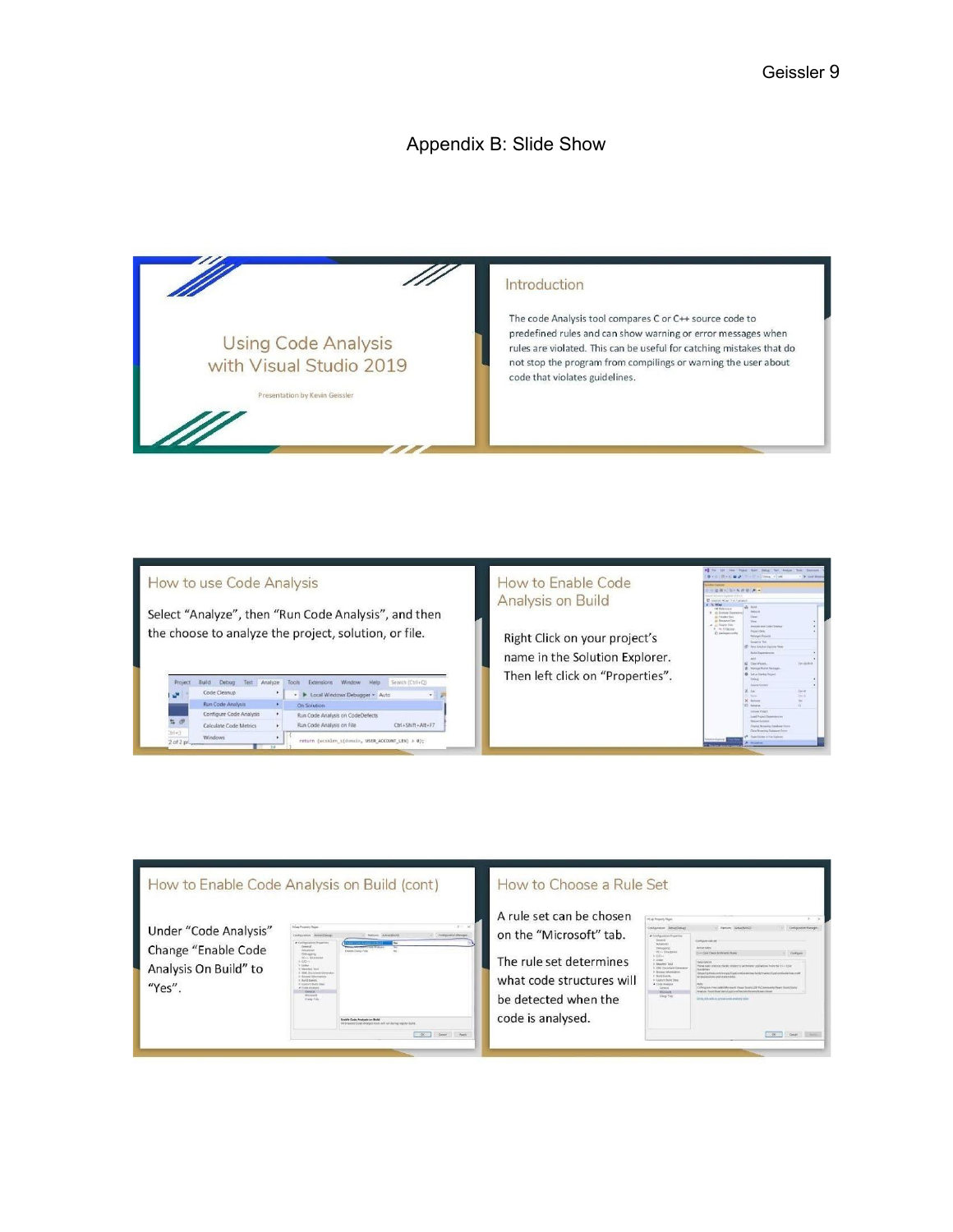#### How to use Code analysis from Command Line

Code Analysis can also be done from when compiling from the command line with /analyze. This can be done in the developer command line or after using a vovarsall bat file.

Further specifications can be added with additions such as /analyze:log and /analyze:ruleset

Example: cd /Program Files (x86)/Microsoft Visual Studio/2019/Community/VC/Auxiliary/Build vcvarsall x86

cl/analyze:logC:/Users/kevin/LogFile.txt/analyze:rulesetC:/Users/kevin/RuleSet1.rulesetC:Users/kevin/Prg.cpp

This example compiles and analyzes Prg.cpp using the ruleset RuleSet1.ruleset and logs the results in LogFile.txt

## **Using Code Analysis Warnings**

Code Analysis produces warnings that look like<br>"C:\Users\kevin\source\repos\CppDemo\CodeDefects\Bug.cpp(35): warning C6282:<br>Incorrect operator: assignment of constant in Boolean context. Consider using '=='  $\mathsf{instead}.''$ 

The short description and line number are often sufficient information to fix the problem.

The defect code can be used to find more information online.

Similar information is saved in XML format in the log file.

#### **Further Reading**

More detailed documentation can be found at

int com/or view?view=vs-2019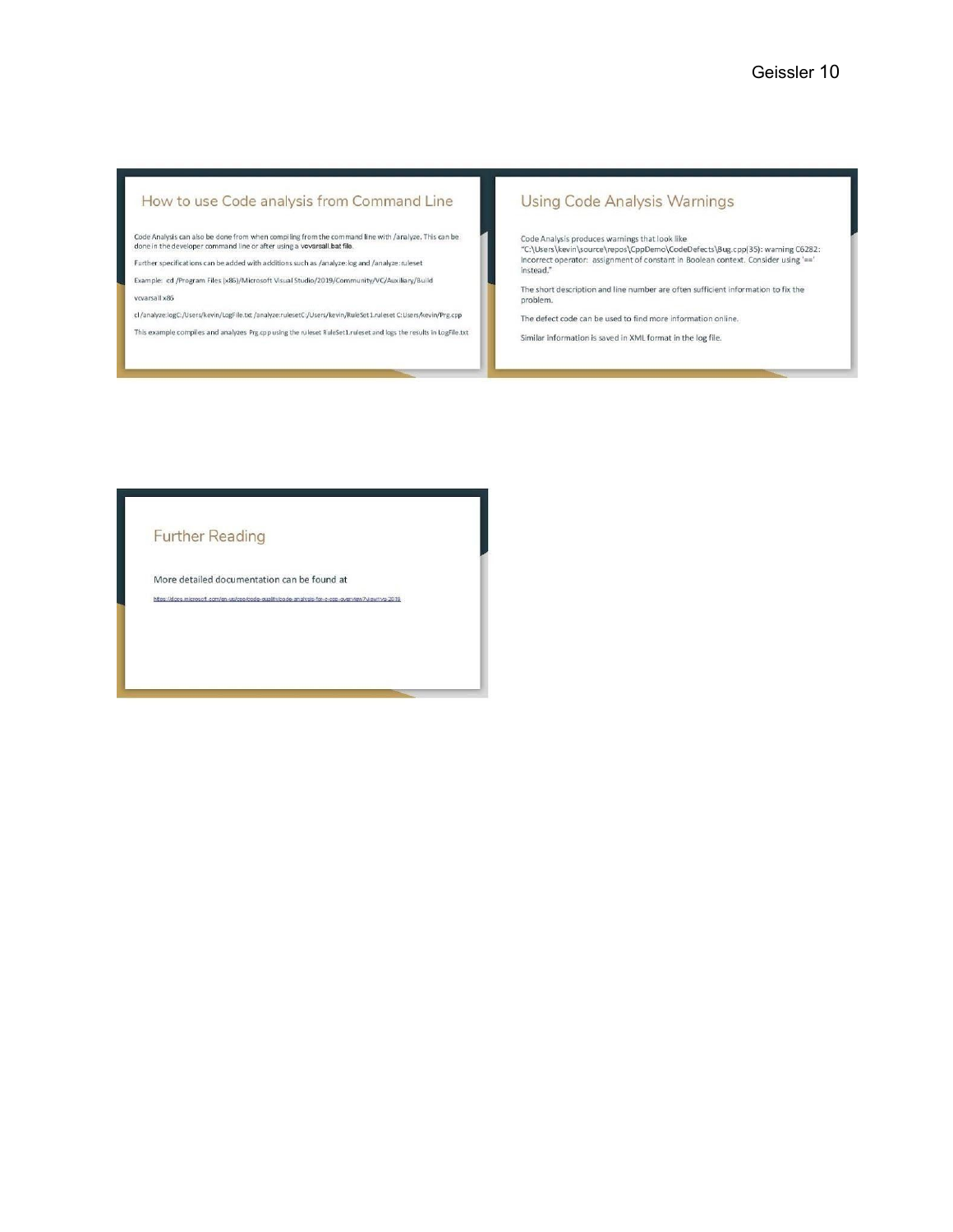

# **Re: Geissler Honors Capstone**

#### **Kevin Preston** <rkp0001@uah.edu> Wed, May 6, 2020 at 1:47 PM

To: Kevin Geissler <keg0015@uah.edu> Cc: "Dr. Ranganath" <ranganat@cs.uah.edu>, William Wilkerson <wilkerw@uah.edu>, David Cook <dac0010@uah.edu>

Kevin,

I approve your submission of the Honors Capstone project.

Please follow the directions in the email from David Cook for final submission.

R. Kevin Preston University of Alabama in Huntsville Computer Science Department - Lecturer

On Wed, May 6, 2020 at 12:55 PM Kevin Geissler <[keg0015@uah.edu>](mailto:keg0015@uah.edu) wrote: Mr. Preston,

Thank you for your comments. I have made the changes you recommended, and attached the new version of my project to this email.

Please let me know if this is acceptable, or if I need to make any other changes.

Best,

Kevin Geissler

On Wed, May 6, 2020 at 8:48 AM Kevin Preston <[rkp0001@uah.edu>](mailto:rkp0001@uah.edu) wrote: Kevin,

See the comments in the attached Word document. Let me know if you have any questions. We may be able to get this submitted by the deadline.

R. Kevin Preston University of Alabama in Huntsville Computer Science Department - Lecturer

On Wed, May 6, 2020 at 5:57 AM Kevin Geissler <[keg0015@uah.edu>](mailto:keg0015@uah.edu) wrote: Mr. Preston,

I have attached my Honors Capstone project to this email for your approval.

If you decide to approve my project please message me, your Department Chair, the Honors Dean at [wilkerw@uah.edu,](mailto:wilkerw@uah.edu) and David Cook at [dac0010@uah.edu](mailto:dac0010@uah.edu).

I would appreciate it if you can respond today, because today is the last day that I can submit the capstone without filing a form for an extension.

Best,

Kevin Geissler